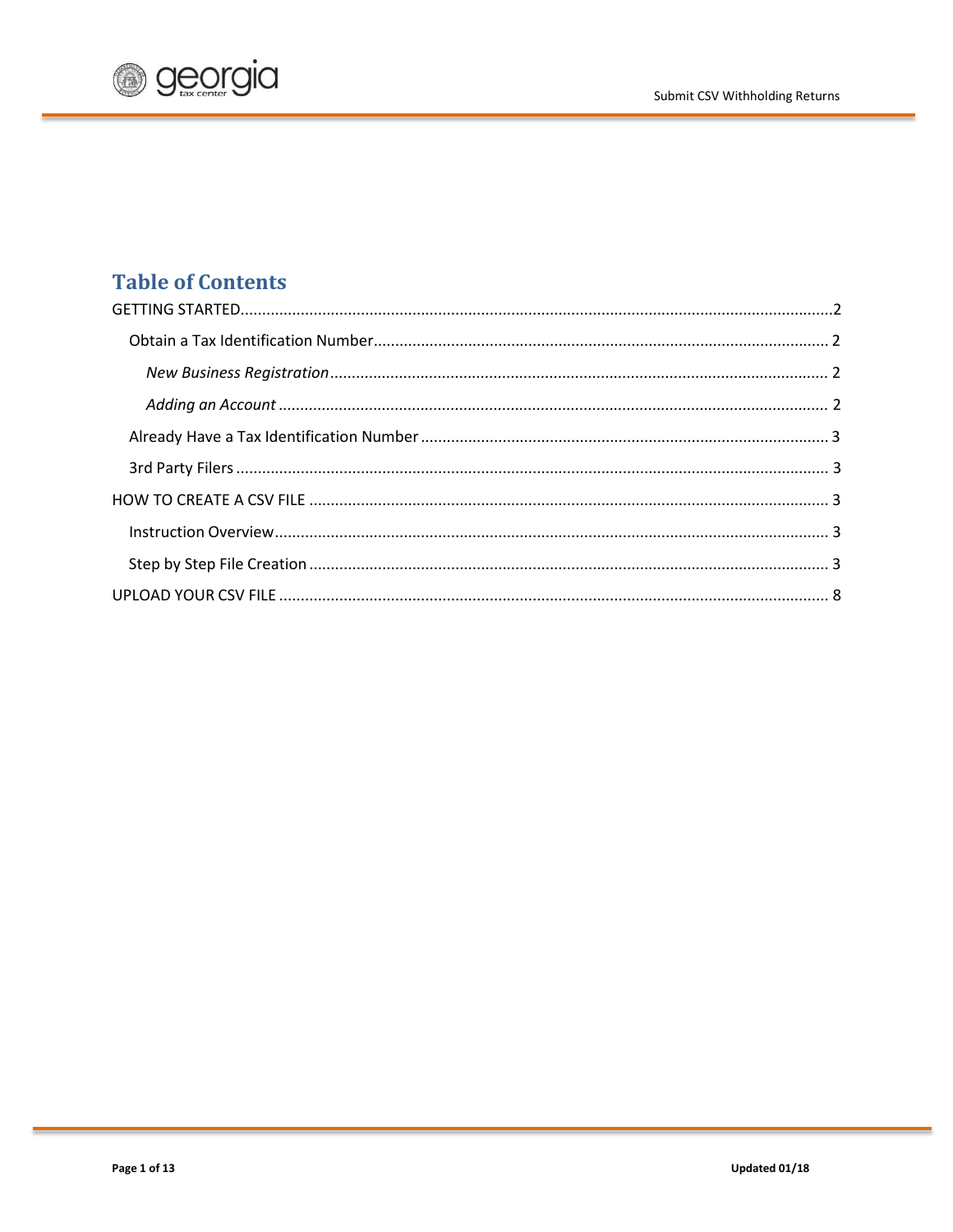

#### *INTRODUCTION*

The Georgia Department of Revenue provides a secure file upload process for taxpayers to send withholding files through the Georgia Tax Center (GTC). These files will be processed within three business days and available for the taxpayer to retrieve. This instruction manual refers specifically to submitting comma delimited file (CSV**)** withholding files. A CSV file is a text file where data elements, or fields, are separated by a comma. This document will explain how to use Microsoft Excel to create a CSV file and how to use GTC to submit that file. It is important to note that a CSV UPLOAD links the file to your account as a separate document; an attachment. The preferred method of submission for files with up to 25 employees is to IMPORT your data using a Department of Revenue template. Templates are located on the [DOR.GEORGIA](http://dor.georgia.gov/) website. For instructions on how to import a template, go to the [DOR.GEORGIA](http://dor.georgia.gov/) website and click on Taxes, then Georgia Tax Center Info and then File Import and Upload.

**\*\*\*NEW TO FILING BUSINESS TAXES? NEED TO KNOW WHAT TO FILE? Check out the [Employer's Tax Guide](http://dor.georgia.gov/documents/2015-employer-tax-guide)  for definitions and explanations of all requirements,forms, tables and tips.**

#### <span id="page-1-0"></span>*GETTING STARTED*

#### Obtain a Business tax number

Businesses required to pay taxes in the State of Georgia must have a Withholding tax number (WTN). Please follow the set of directions under [Business Tax Registration.](http://dor.georgia.gov/tax-registration) If you already have a WTN but need to add another business tax account, then please follow the directions under "Register New Tax Account".

# *Business Tax Registration*

- Navigate to [GTC:](https://gtc.dor.ga.gov/) [https://gtc.dor.ga.gov](https://gtc.dor.ga.gov/)
- Click "Register a New Georgia Business"
- The system will guide you through entering your business information
- Following review and approval, you will receive an email with your Business Tax Number

#### *Register New Tax Account*

- Navigate to [GTC:](https://gtc.dor.ga.gov/) [https://gtc.dor.ga.gov](https://gtc.dor.ga.gov/)
- Enter your Username and Password
- Click "See more links…" under the I Want To section
- Click "Register New Tax Account"
- The system will guide you through identifying and entering the account type information
- Following review and approval, you will receive an email with your appropriate account number and information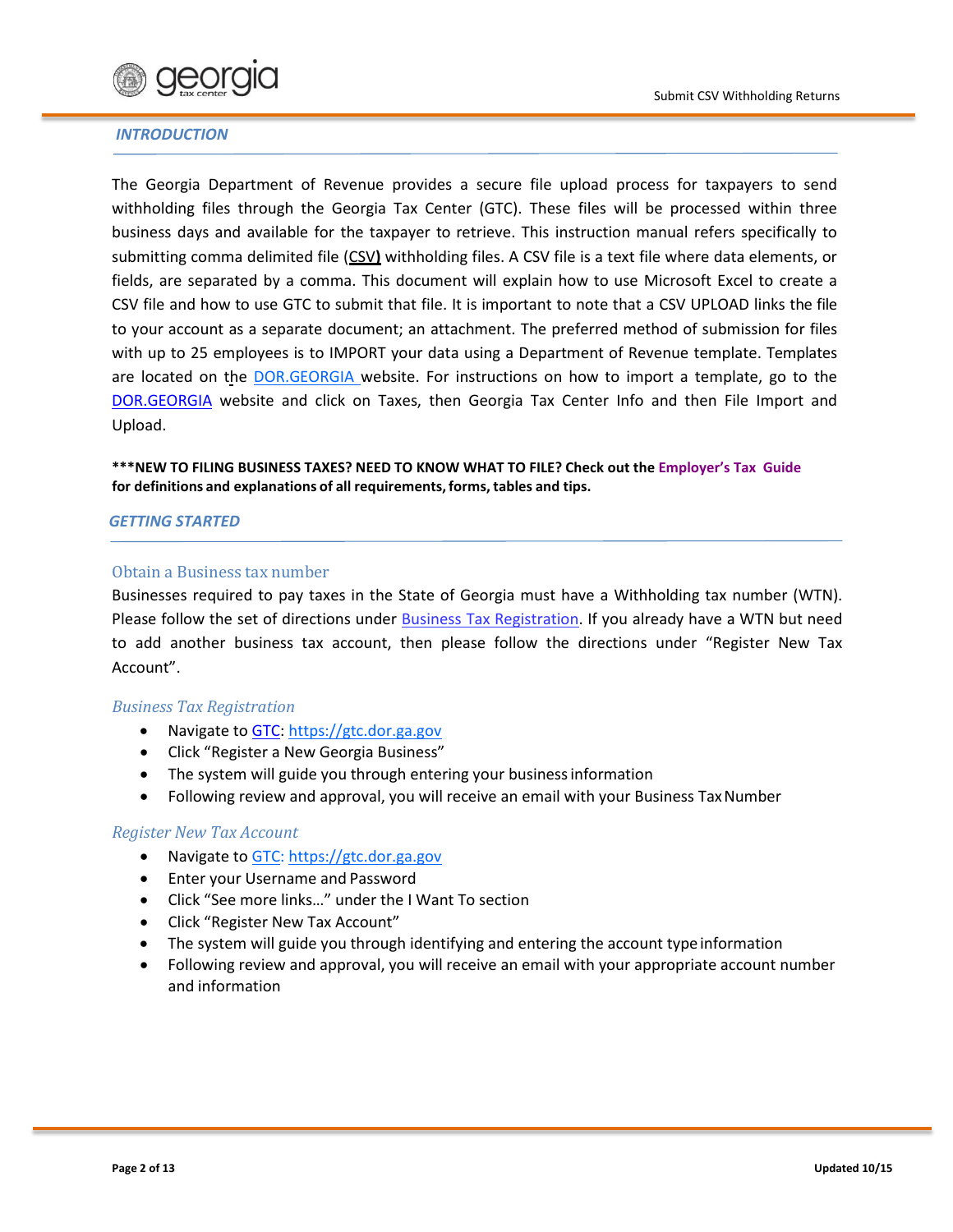

## Already Have a Business Tax Number

Businesses operating in the State of Georgia with Business or Individual account number can set up a GTC web account for tax payment and easy access to their revenue activity as an existing business.

- Navigate to [GTC:](https://gtc.dor.ga.gov/) [https://gtc.dor.ga.gov](https://gtc.dor.ga.gov/)
- Click "Don't have a logon? Register here"
- Read what the Requirements are for setting up online access
- The system will guide you through entering your businessinformation
- Following review and approval, you will receive an email confirming the setuprequest

#### 3rd Party Filers

Third party filers must register with the Georgia Department of Revenue. After the  $3^{rd}$  party has registered, the taxpayer will provide selective information to the  $3<sup>rd</sup>$  party for purposes of allowing access to the taxpayer's account.

- Navigate to [GTC:](https://gtc.dor.ga.gov/) [https://gtc.dor.ga.gov](https://gtc.dor.ga.gov/)
- Click "Register as a Third Party Filer"
- The system will guide you through entering your business information
- Following review and approval, you will receive an email confirming the setuprequest

#### <span id="page-2-0"></span>*HOW TO CREATE A CSV FILE*

#### <span id="page-2-1"></span>Instruction Overview

- 1. Open Microsoft Excel
- 2. Fill in the document according to the appropriate file mapping guideline. You can find these beginning on page 4 of this document.
- 3. Save the new document file as 'CSV (Comma Delimited)' file type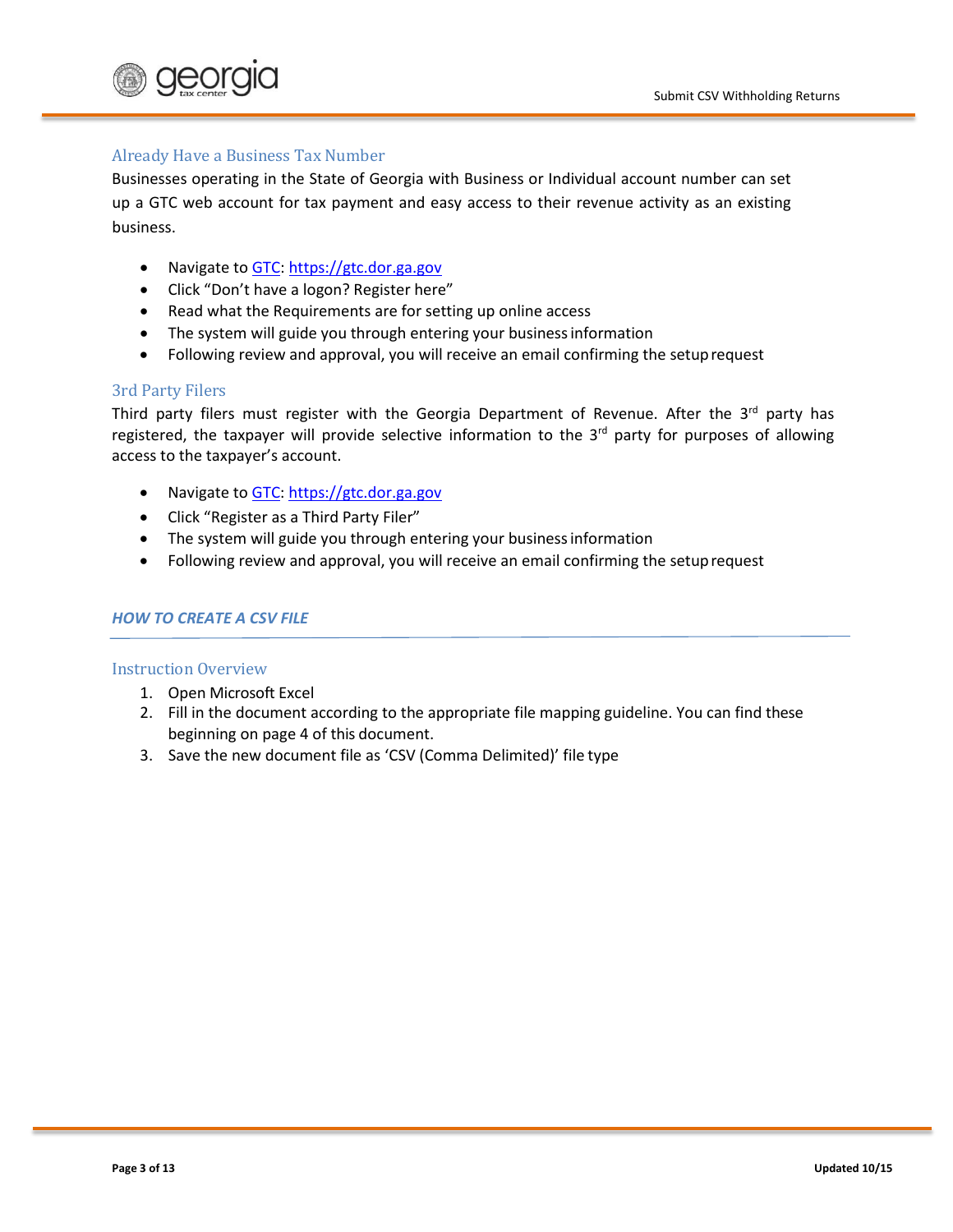

## <span id="page-3-0"></span>Step by Step File Creation

Step 1: Open Excel

Step 2: Populate the document according to the appropriate file mapping guideline

- A. Determine the tax file type you need to prepare
- B. Locate the file mapping guideline needed. These begin on page 7
- C. Begin entering in your data on Column A, Row 1. See example of a W2 entrybelow
- \* NOTE: If you need to enter a Header Row to help guide you as you enter your data, please remember to delete the header row before you save the file. The file will not process if a header row exists on any row in the file.

|                       | В | Ð |                                   |  |                  |                                                               |             |                   |                      |
|-----------------------|---|---|-----------------------------------|--|------------------|---------------------------------------------------------------|-------------|-------------------|----------------------|
| 6010000AA 361874695   |   |   | 2014 360457412 Joseph             |  | Q Smith          | JR 41522 Single Street Apt. 9K Simpsonville GA 30105 8456 0 0 |             |                   |                      |
| 2 6010000AA 361874695 |   |   | 2014 372684125 Randall            |  | Meers            | 216 Peacock Lane                                              | Fanville    | GA 38506          | 000                  |
| 6010000AA 361874695   |   |   | 2014 342854219 Marvin             |  | K Hunter         | 630 Flint Court                                               | Creekville  | GA 305            | One row per employee |
| 6010000AA 361874695   |   |   | 2014 360958423 Bryan              |  | Simms            | SR 525 Rupert Lane                                            | Deepville   | GA 30904 2814 0 0 |                      |
| 6010000AA 361874695   |   |   | 2014 362259426 Russell            |  | <b>B</b> Landers | 847 Daven Plae                                                | Merittville | GA 30475          | 0.00                 |
| 6010000AA 361874695   |   |   | 2014 361874562 Careron V Fletcher |  |                  | 611 Loop Street                                               | Sandville   | GA 30847          | 000                  |
| 6010000AA 361874695   |   |   | 2014 362958745 James              |  | D Reuben         | 210 Minster Way                                               | Rittenville | GA 30452          | 000                  |
| COACODAAA 3 361074605 |   |   | SCONCOOLE Canada                  |  |                  | ATC Died Assessed                                             | دالتسامم ا  | GA 30712 5251 0 0 |                      |

D. After you have completed your entries, check to make certain that you have changed any required date column to a custom format (if a date is indicated in the mapping) and that you have deleted all extra sheet tabs. Excel will give you a warning message if you attempt to save the file with more than one active sheet to advise you that only the sheet in view will be saved.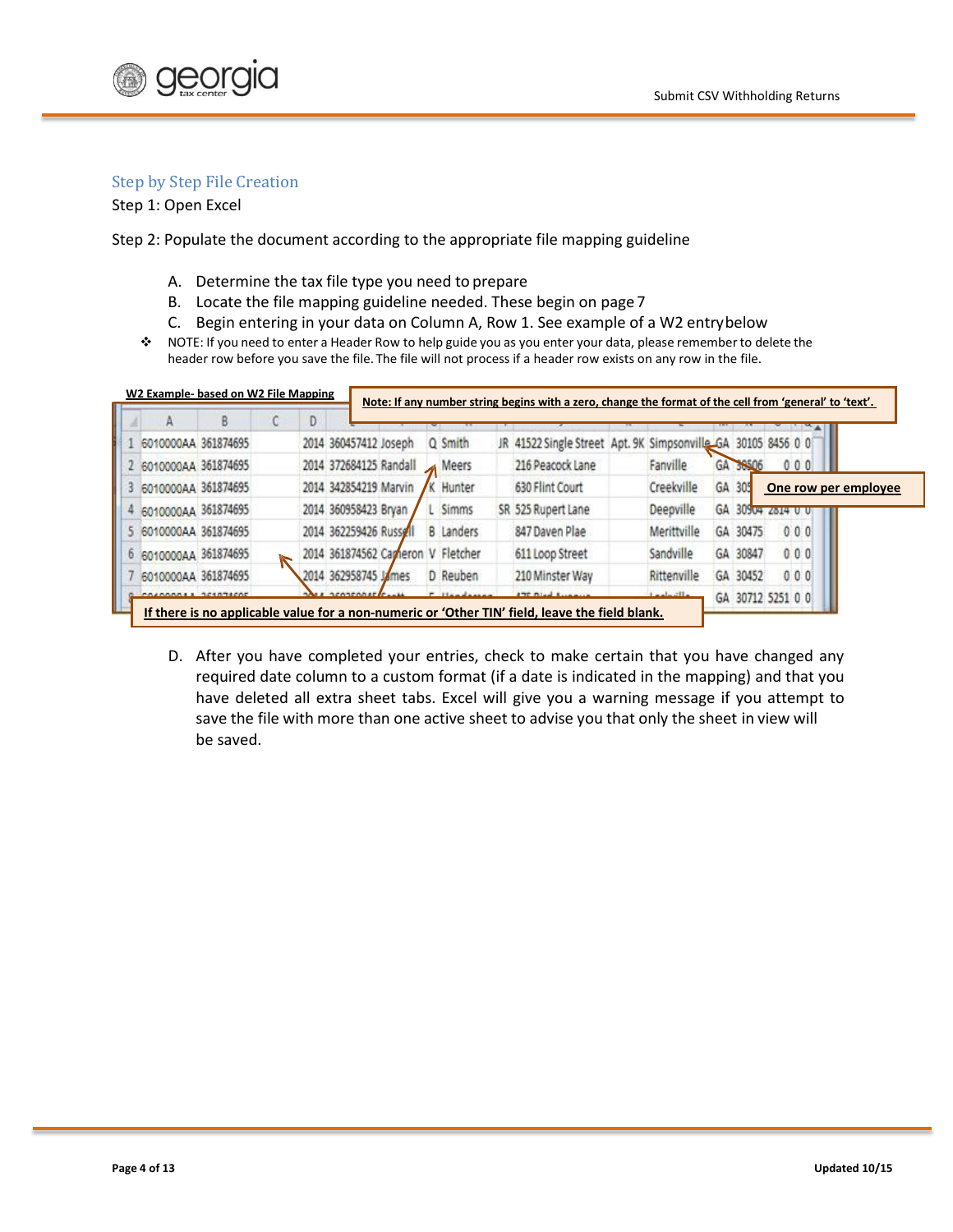

#### *Update the 'date' column*

If you are preparing the G7, or any other file that requires a date field, use the YYYY-MM-DD format. View steps below

| $\mathbf B$<br>A                                               | $*30.90$<br>$I \equiv \mathcal{D} \cdot A$<br>BB × |                                     |
|----------------------------------------------------------------|----------------------------------------------------|-------------------------------------|
| $16$ -Jan- $14<$<br>1                                          |                                                    | 1: Select the cell and right click. |
| Ж<br>$\overline{2}$                                            | Cut                                                | The option box will appear          |
| E)<br>3                                                        | Copy                                               |                                     |
| œ<br>4                                                         | <b>Paste Options:</b>                              |                                     |
| 5                                                              |                                                    |                                     |
| 6                                                              | Paste Special                                      |                                     |
| 7                                                              |                                                    |                                     |
| 8                                                              | Insert                                             |                                     |
| 9                                                              | Delete                                             |                                     |
| 10                                                             | Clear Contents                                     |                                     |
| 11                                                             | Filter<br>ь                                        |                                     |
| 12                                                             | <u>So</u> rt<br>ь                                  |                                     |
| 13<br>造口                                                       | <b>Insert Comment</b>                              |                                     |
| Sheet1<br><b>Shee</b><br>$\blacktriangleright$<br>$\mathbf{H}$ |                                                    |                                     |
| 會<br>Ready                                                     | Format Cells                                       | 2: Click 'Format Cells'             |
|                                                                | Pick From Drop-down List                           |                                     |
|                                                                | Define Name                                        |                                     |
| <b>CAD</b>                                                     | Hyperlink                                          |                                     |

*Updating the 'date' column continued*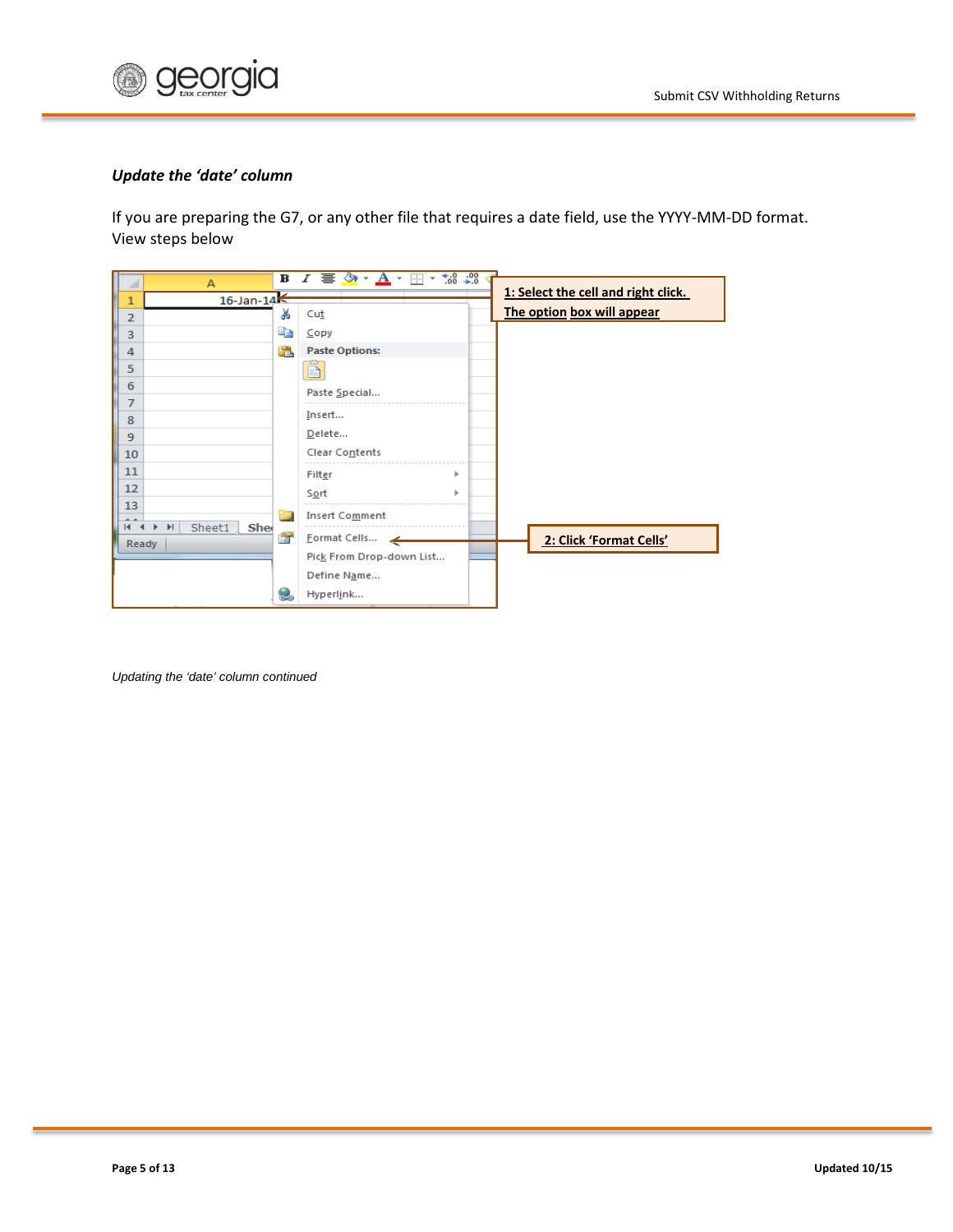



#### *Delete extra sheet tabs*

When you are preparing to save the complete file, delete extra excel tabs. Excel will only save the file as CSV with one active tab. Deleting the extra tabs before you save will help prevent losing the sheet for which you have just entered all data. The example below has two extra tabs: 'Sheet2' and 'Sheet 3'. Do not delete the tab you have just entered data on: 'Sheet 1'. View steps below.

|                                                               |                     |   |  |      |                                   |  |   |                  |  |                                                   |   |               | $=$ |
|---------------------------------------------------------------|---------------------|---|--|------|-----------------------------------|--|---|------------------|--|---------------------------------------------------|---|---------------|-----|
|                                                               | А                   | B |  | D    | E                                 |  | G | н                |  |                                                   | К |               |     |
|                                                               | 6082156QA 361874695 |   |  |      | 2014 360457412 Joseph             |  |   | Q Smith          |  | JR 41522 Single Street Apt. 9K Simpsonville       |   |               |     |
|                                                               | 6082156QA 361874695 |   |  |      | 2014 372684125 Randall            |  |   | <b>Meers</b>     |  | 0 216 Peacock Lane                                |   | 0 Fanville    |     |
| 3                                                             | 6082156QA 361874695 |   |  |      | 2014 242954210 Monrie V United    |  |   |                  |  | 0.630 Flint Court                                 |   | 0 Creekville  |     |
| 4                                                             | 6082156QA 361874695 |   |  | 2014 |                                   |  |   |                  |  | 1: Identify extra tab. Right click on sheet name. |   | 0 Deepville   |     |
|                                                               | 6082156QA 361874695 |   |  |      | 2014 362259426 Russell            |  |   | <b>B</b> Landers |  | 0 847 Daven Plae                                  |   | 0 Merittville |     |
| 6                                                             | 6082156QA 361874695 |   |  |      | 2014 361874562 Cameron V Fletcher |  |   |                  |  | 0 611 Loop Street                                 |   | 0 Sandville   |     |
|                                                               | 6082156QA 361874695 |   |  |      | 2014 362958745 James              |  |   | D Reuben         |  | 0 210 Minster Way                                 |   | 0 Rittenville |     |
| 8                                                             | 6082156QA 361874695 |   |  |      | 2014 360259845 Scott              |  |   | E Henderson      |  | 0475 Bird Avenue                                  |   | 0 Lockville   |     |
| <b>Sheet 1</b> Sheet 2 Sheet 3 $\sqrt{2}$<br>$M \leftarrow N$ |                     |   |  |      |                                   |  |   |                  |  |                                                   |   |               |     |
| ⊞回凹<br>$_{\rm \oplus}$<br>Ready<br>100%<br>$\left($ $-$       |                     |   |  |      |                                   |  |   |                  |  |                                                   |   |               |     |
|                                                               |                     |   |  |      |                                   |  |   |                  |  |                                                   |   |               |     |

*Delete extra sheet tabs continued*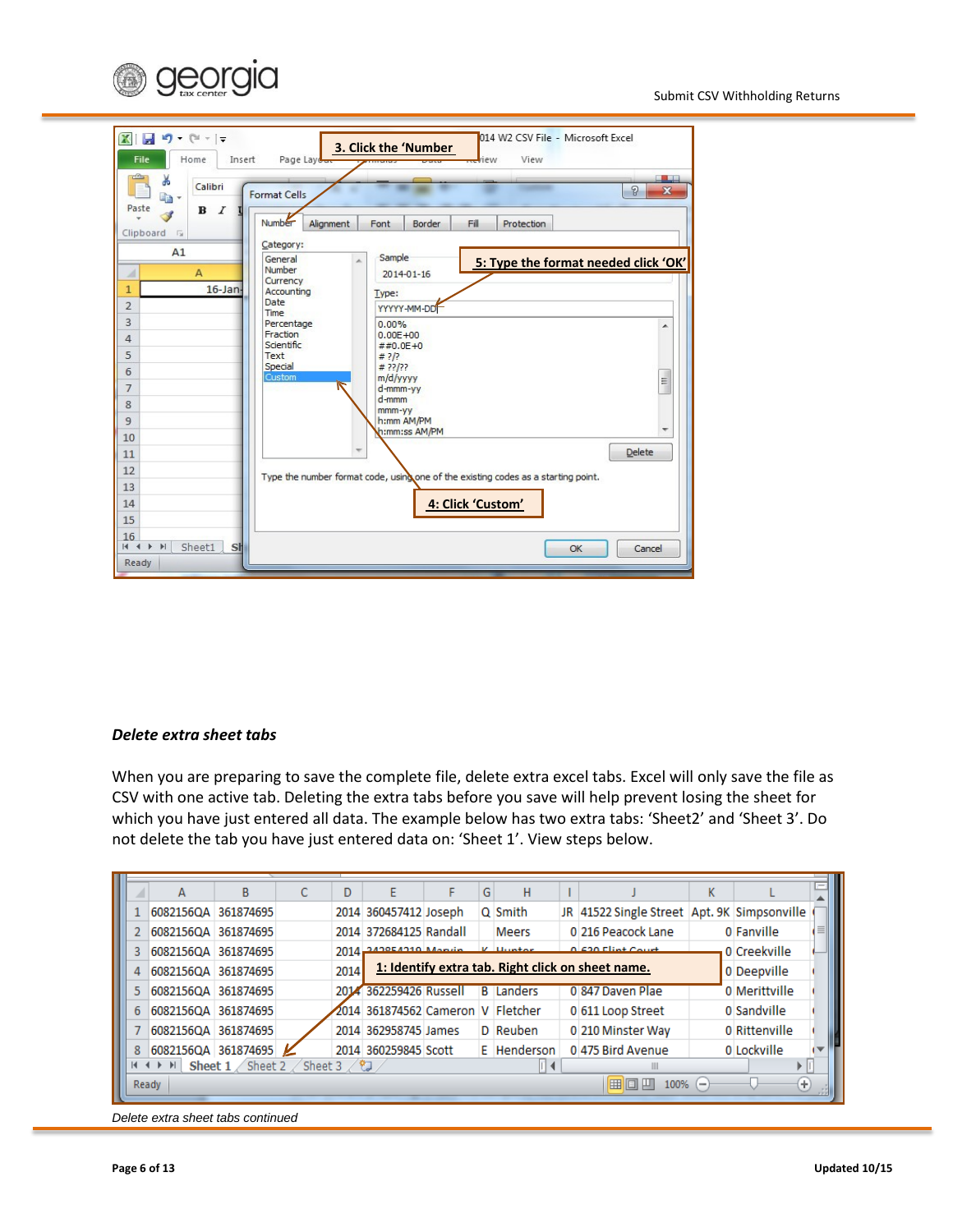

| A                                                                       | B<br>C                                                                                                                                |                                                                                                                            |
|-------------------------------------------------------------------------|---------------------------------------------------------------------------------------------------------------------------------------|----------------------------------------------------------------------------------------------------------------------------|
| 1<br>$\overline{2}$<br>3<br>4<br>5<br>6<br>7<br>8<br>9<br>10            | Insert<br>Ex<br>Delete $\leq$<br>Rename<br>Move or Copy<br>Œ<br>View Code<br>€<br>Protect Sheet<br><b>Tab Color</b><br>Hide<br>Unhide | 2: Click 'Delete'. Repeat step 1 & 2 with<br>any Sheets other than your entry sheet                                        |
| 11<br>12<br>$\blacktriangleright$<br>Sheet1<br>$\overline{14}$<br>Ready | Select All Sheets<br>Sheetz $\angle$ Sheets $\angle$ ty                                                                               | 3: Ensure that only your entry sheet and<br>this inactive sheet symbol are present<br>when you are ready to save the file. |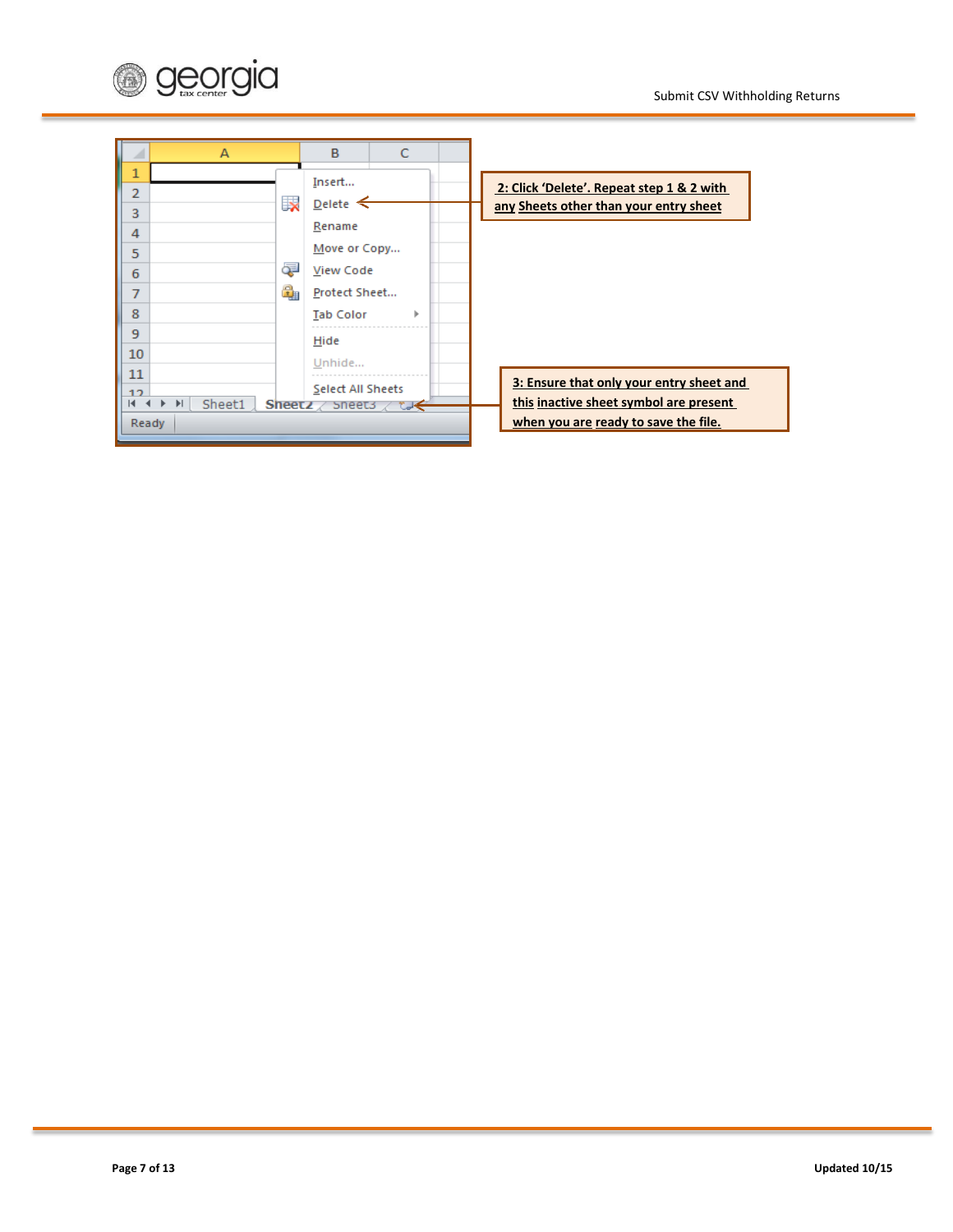

Step 3: Save the new document file as **CSV (Comma Delimited)** file type

- A. Click the **File** tab.
- B. Give your document a name then click the dropdown arrow for the **Save astype**, and select **CSV (Comma Delimited)**. Then click **Save**.

| Organize -               | New folder                                                    |                         |                          |       |                      | <b>REE</b> |
|--------------------------|---------------------------------------------------------------|-------------------------|--------------------------|-------|----------------------|------------|
| <b>X</b> Microsoft Excel |                                                               | Includes: 2 locations   | <b>Documents library</b> |       | Arrange by: Folder ▼ |            |
| Favorites                |                                                               | Name                    |                          |       | Date modified        | Type       |
| Desktop                  |                                                               |                         |                          |       |                      |            |
| <b>Downloads</b>         | <b>Excel Workbook</b>                                         |                         |                          |       |                      |            |
|                          | <b>Excel Macro-Enabled Workbook</b>                           |                         |                          |       |                      |            |
|                          | Recent Places Excel Binary Workbook<br>Excel 97-2003 Workbook |                         |                          |       |                      |            |
|                          | <b>XML Data</b>                                               |                         |                          |       |                      |            |
| Desktop                  | Single File Web Page                                          |                         |                          |       |                      |            |
| Libraries                | <b>Web Page</b>                                               |                         |                          |       |                      |            |
| Documents                | <b>Excel Template</b>                                         |                         |                          |       |                      |            |
| M <sub>usic</sub>        | <b>Excel Macro-Enabled Template</b><br>Excel 97-2003 Template |                         |                          |       |                      |            |
| Pictures                 | Text (Tab delimited)                                          |                         |                          |       |                      |            |
| Videos                   | <b>Unicode Text</b>                                           |                         |                          |       |                      |            |
| <b>In</b>                | <b>XML Spreadsheet 2003</b>                                   |                         |                          |       |                      |            |
|                          | Microsoft Excel 5.0/95 Workbook<br>CSV (Comma delimited)      |                         |                          |       |                      |            |
| Computer                 | Formatted Text (Space delimited)                              |                         |                          |       |                      |            |
| OSDisk (C:)              | Text (Macintosh)                                              |                         |                          |       |                      |            |
| $\Box$ Data (D:)         | Text (MS-DOS)                                                 |                         |                          |       |                      |            |
|                          | DVD RW Driv CSV (Macintosh)                                   |                         |                          |       |                      |            |
|                          | CSV (MS-DOS)<br>egreen (\\dc DIF (Data Interchange Format)    |                         |                          |       |                      |            |
|                          | ProjectConv SYLK (Symbolic Link)                              |                         |                          |       |                      |            |
|                          | <b>Excel Add-In</b>                                           |                         |                          |       |                      |            |
|                          | Software (\\ Excel 97-2003 Add-In                             |                         |                          |       |                      |            |
| Shared ANDCPDE           | <b>XPS Document</b>                                           |                         |                          |       |                      |            |
|                          | File name: OpenDocument Spreadsheet                           |                         |                          |       |                      |            |
|                          | Save as type: CSV (Comma delimited)                           |                         |                          |       |                      |            |
|                          |                                                               |                         |                          |       |                      |            |
| <b>Authors:</b>          |                                                               |                         |                          |       |                      |            |
|                          |                                                               | 3: Click and select CSV |                          |       |                      |            |
|                          |                                                               |                         |                          |       |                      |            |
| Hide Folders             |                                                               |                         |                          | Tools | Save                 | Cancel     |
|                          |                                                               |                         |                          |       |                      |            |
|                          |                                                               |                         |                          |       |                      |            |
|                          |                                                               |                         |                          |       |                      |            |
|                          |                                                               |                         |                          |       |                      |            |
|                          |                                                               |                         |                          |       |                      |            |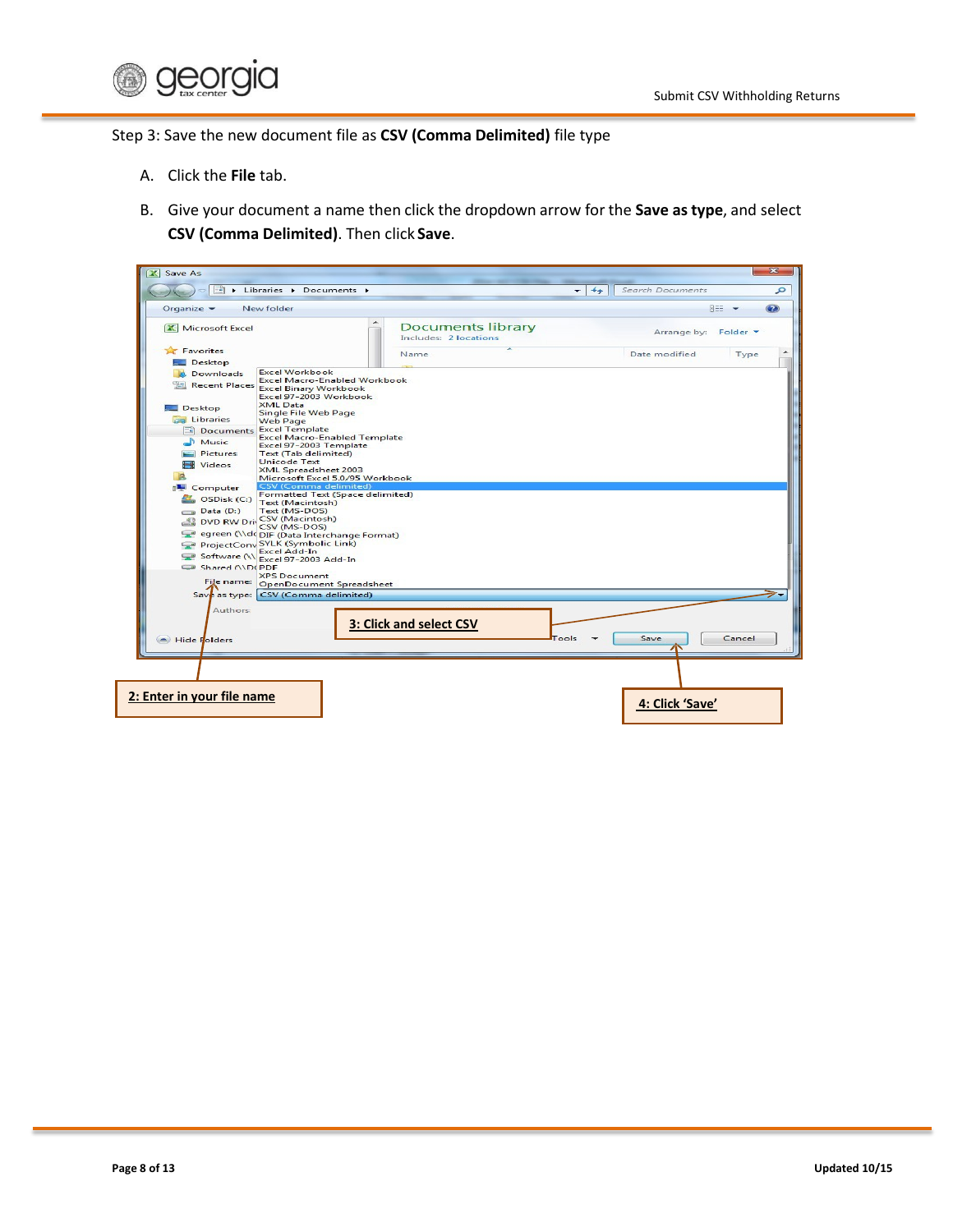

#### You are now ready to UPLOAD your file.

<span id="page-8-0"></span>*UPLOAD YOUR CSV FILE*

Step 1: Log In to GTC [\(https://gtc.dor.ga.gov\)](https://gtc.dor.ga.gov/)

# Step 2: Click **Upload a File**

| I Want To                             |                                                                                       |  |  |  |  |
|---------------------------------------|---------------------------------------------------------------------------------------|--|--|--|--|
|                                       | Add Access to Another Account Add access to an existing account so that you manage it |  |  |  |  |
| Apply for a Direct Pay Permit         | Request a Direct Pay Permit                                                           |  |  |  |  |
| <b>Manage NAICS Codes</b>             | Add or update my NAICS codes                                                          |  |  |  |  |
| <b>Register a New Tax Account</b>     | Register a New Tax Account                                                            |  |  |  |  |
| <b>Request Payment Plan</b>           | Request a payment plan to make paying off my debt easier                              |  |  |  |  |
| $\equiv$ Request Tax Clearance Letter | Request a Tax Clearance letter                                                        |  |  |  |  |
| <b>Submit Documentation</b>           | Submit documentation when requested on mail                                           |  |  |  |  |
| <b>Submit Power of Attorney</b>       | Submit Power of Attorney documentation                                                |  |  |  |  |
| Update Officers                       | Update the owners, officers, and responsible parties for my business                  |  |  |  |  |
| <b>Upload a File</b>                  | Upload a file with return data and supporting documents                               |  |  |  |  |

Step 3: Click the **Add Attachments** hyperlink to locate and upload your documents.

| <b>K</b> Home<br>$\rightarrow$ I Want To $\rightarrow$<br><b>File Upload</b> |                    |      |  |                  |        |  |  |  |  |
|------------------------------------------------------------------------------|--------------------|------|--|------------------|--------|--|--|--|--|
| 1. File Upload                                                               |                    |      |  |                  |        |  |  |  |  |
| <b>File Upload</b>                                                           |                    |      |  |                  |        |  |  |  |  |
|                                                                              | <b>Attachments</b> |      |  |                  |        |  |  |  |  |
| <b>Add Attachments</b>                                                       | Type               | Name |  | Size             |        |  |  |  |  |
| No file is Attached                                                          |                    |      |  |                  |        |  |  |  |  |
| Cancel                                                                       |                    |      |  | <b>くPrevious</b> | Submit |  |  |  |  |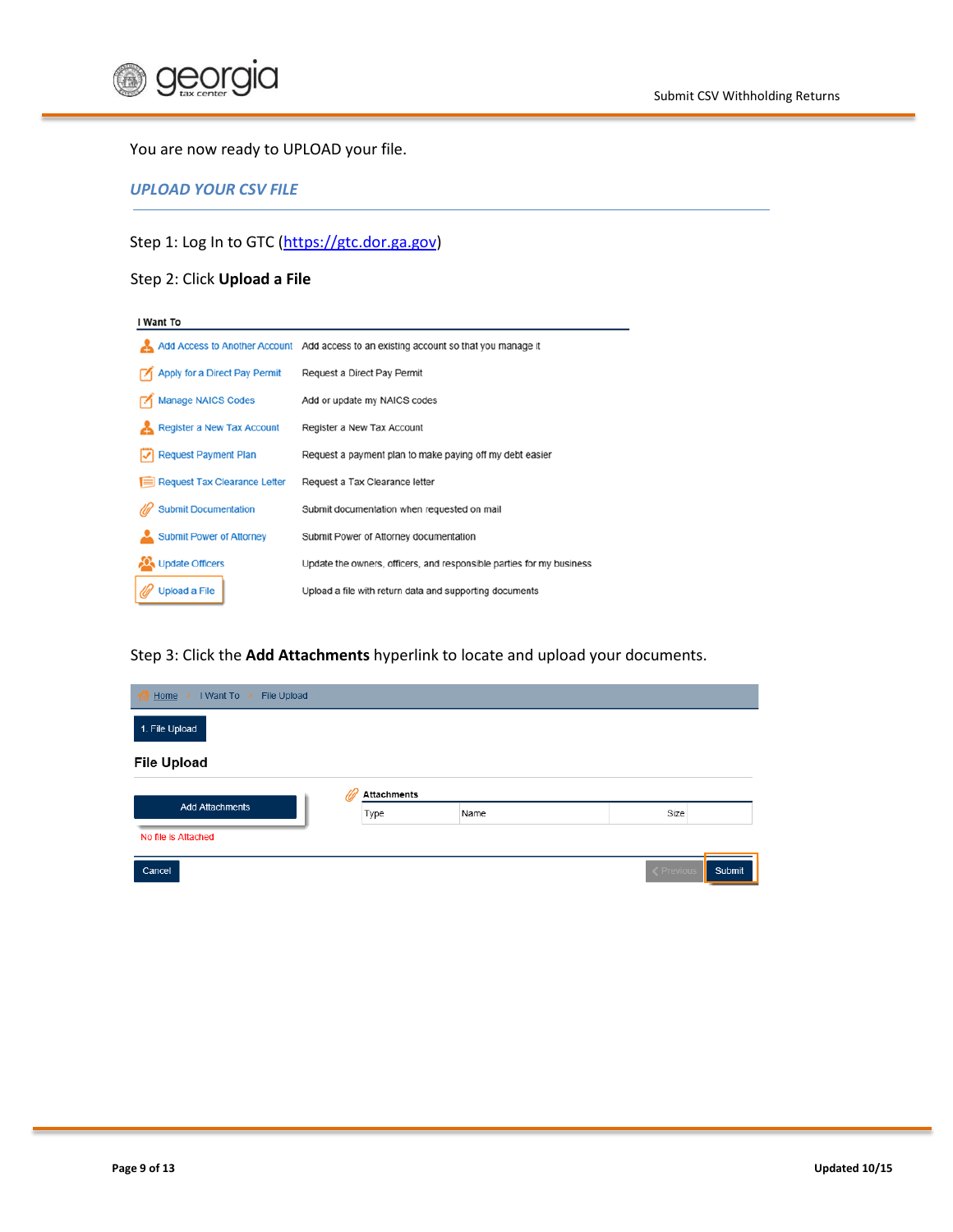

Step 4: Select your file type, enter a description and then click the 'Choose File' button to browse and select your saved file.

| 1. File Upload                | 1. Select the CSV file type you are loading |                                                       |
|-------------------------------|---------------------------------------------|-------------------------------------------------------|
| <b>File Upload</b>            | Select a file to attach                     | $ \mathbf{x} $<br>$\checkmark$                        |
| <b>Add Attachments</b>        | Type<br>Description                         | Requ<br>2. Type in a description                      |
| No file is Attached<br>Cancel | 3. Click this button to browse your         | Browse<br><b>Submit</b><br>Previous<br>Cancel<br>Save |
|                               | computer for the saved file                 |                                                       |

This is a list of file types for #1.

| 1. File Upload                                                     |                                                                                           |                                                                                                                                                                                                                                                                                                                                           |                                                                                             |
|--------------------------------------------------------------------|-------------------------------------------------------------------------------------------|-------------------------------------------------------------------------------------------------------------------------------------------------------------------------------------------------------------------------------------------------------------------------------------------------------------------------------------------|---------------------------------------------------------------------------------------------|
| <b>File Upload</b>                                                 | Select a file to attach                                                                   |                                                                                                                                                                                                                                                                                                                                           | $\vert \mathbf{x} \vert$                                                                    |
| <b>Add Attachments</b><br>No file is Attached<br>Cancel            | Type<br>Description                                                                       | 01. Filing Frequency CSV<br>02. CSV Payment File<br>04. G7 CSV File Upload<br>05. G1003 CSV File Upload-Jan<br>06. G1003 CSV File Upload-Feb<br>07. 1099 (Pub 1220 Format)<br>08. 1099 CSV File Upload<br>09. W2 CSV File Upload<br>10. W2 (EFW-2 Format)<br>11. W2C CSV File Upload<br>12. W2C (EFW2C Format)<br>13. XML ST3 File Upload | Required<br>Size<br>Submit<br>Previous                                                      |
| The Georgia Department of Revenue strives to provide taxpayers the | Be sure to close the browser window<br>You are encouraged to create confidential and comp | 14. XML MFD-04 Eff. 7/2015<br>15. XML MFR-21 File Upload<br>16. XML MFD-04 File Upload<br>17. XML ST3 File Upload 2017                                                                                                                                                                                                                    | til vou close.<br>require taxpayers to change their passwords.<br>between 8 a.m. and 5 p.m. |

Step 5: After you have completed the above step, click **Save**.

If the format of your file is incorrect, or if you have selected the wrong file type, you will receive an error message that your file cannot be accepted. Check your file and type selection and make the necessary corrections to continue uploading your file. If your format and file type selection are correct but there is an error within the file such as an invalid cell format, it will identify the errors by row number.

Step 6: Click **Submit**